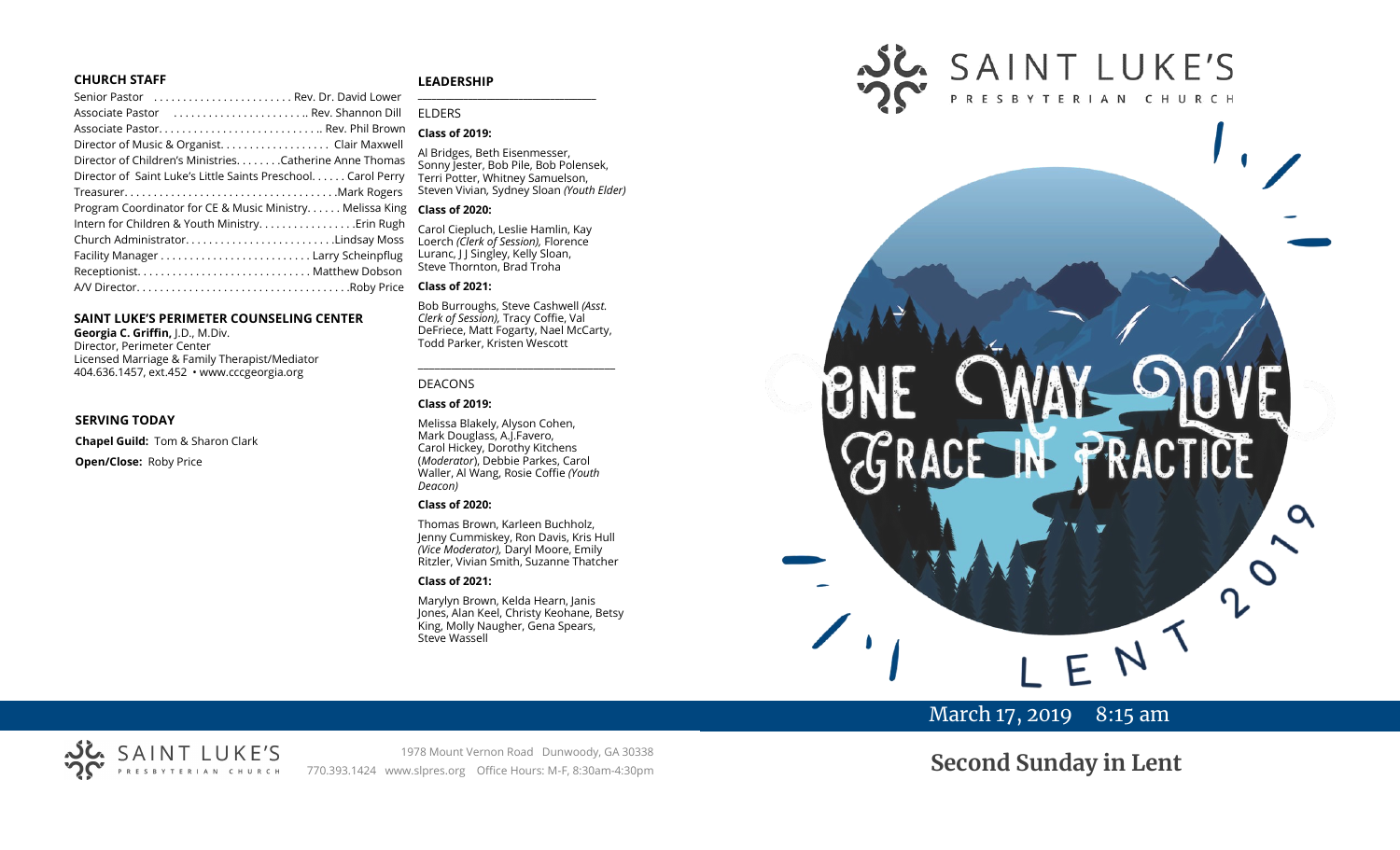

1978 Mount Vernon Road • Dunwoody, Georgia 30338 770.393.1424 • www.slpres.org

# **March 17, 2019**

Second Sunday in Lent

## **Liturgical Color:** Purple

*Liturgical colors can orient us to the season of the church year and help to engage the sense of sight in worship. Purple marks the seasons of penitence and preparation, Advent and Lent.*

# **SUNDAY SCHEDULE**

8:15am Chapel Communion Service 9:15am Sunday School 10:30am Sanctuary Worship Service *Nursery available at all services and Sunday School.* 

# MISSION

Responding to God's call and empowered by the Holy Spirit, we invite all to join us in knowing, serving, and sharing Jesus Christ here and around the world.

VISION To be a beacon of faith, hope, and love– every member an active disciple

in Christ's ministry.

# **WELCOME, GUESTS!**

**DURING** the Welcome, please print the requested information on the Friendship Pad and pass the Friendship Pad down the pew.

**AFTER** the worship service, please join us outside the Chapel where our Pastors will be available to answer questions and provide you with a loaf of freshly-baked bread.

**FOR MORE** information about our programs, ministries or membership, please contact one of our Pastors at 770.393.1424, or visit our website: slpres.org.

# **THAT ALL MAY WORSHIP**

**ASSISTIVE** hearing devices, large print hymnals, large print bulletins and back cushions are available. Please contact an usher for further assistance.

**CHILDREN** are a precious part of our church family, and we welcome them in worship. Worship activity sheets and tactile activities are available on the table just outside the Chapel doors. For your convenience, there is a Family Restroom located in the administrative office's hallway, on the first floor, near the main lobby.



## **TODAY! CONGREGATIONAL MEETING —**

There will be a congregational meeting today immediately following the 10:30 am worship service. The purpose is to: 1) hear report of Officer Nominating Committee and elect new class of Elders and Deacons; 2) hear a report of the Financial Committee on 2018 results and 2019 budget; 3) approve Terms of Call for Pastors; and 4) conduct any other business pertinent to the congregation.

## **CELEBRATE THE ARTS CONCERT: WE ARE**

**ONE —** Join us **Sunday, March 24, at 4 pm** in the Chapel for a concert featuring Brenda Turner, soprano, and music from various faith traditions illustrating that all people are unified by love.

**SUPPER CLUB, MARCH 23—**Join fellow singles and couples for a potluck-style dinner on March 23 at 7 pm. Sign up on the poster in the lobby to host or participate by March 18.

**ADULT SUNDAY LENT STUDY—** Join Rev. Shannon Dill, Rev. David Lower, and the Adult help transform our church into an African Sunday School leaders for "Entering Passion of Jesus," each Sunday, March 10 - April 7, from 9:15-10:15 in the chapel, as we consider what it means to follow Jesus.

**2019 LENT DEVOTIONAL—** Please see Highlights and slpres.org for information on this year's Lent Devotional provided by Pittsburgh Theological Seminary.

**OWLS LUNCHEON ON MARCH 26—**Join the Older, Wiser, & Loving Seniors (OWLS) on March 26 at 11:30 am for lunch and trivia.

### **SAINT LUKE'S COLLEGE SCHOLARSHIP —**

Thanks to a generous gift from an anonymous donor, \$2,500 will be awarded to a Saint Luke's high school senior who is enrolling in an accredited four-year U.S. college. For details and application, go to slpres.org. Application deadline is April 14, 2019.

**EASTER BAGS FOR CHRIS 180** — Help PW provide Easter bags to foster children who are currently living in a group home sponsored by CHRIS 180. Bags will be available between Sunday, March 17 and Sunday, March 24, and due back to the church by Sunday, April 7. Monetary donations and Walmart gift cards are also accepted.

## **2019 VBS: SEEKING SAFARI LEADERS— VBS**

volunteers are needed! Go to the Volunteer tab at slpres.org to view all the various (leaders, cinema, drama, snack) volunteer opportunities! Contact Stephanie McGoldrick, tsmcgoldrick@gmail.com, with questions.

**VBS WILD DECORATING PARTY—** Join us from **7-8:30 pm on Tuesday, March 26** to savanna!

**2019 HABITAT HOUSE: Eight days of work.** 

**A lifetime of joy! —** There is abundant joy for all involved in helping another Habitat home owner build a house! April 6 is the first build day and the work continues for seven more Saturdays with a jump over Easter weekend and Memorial Day weekend. For more details or to volunteer, go to slpres.org.

**IOH MEAL NEEDED—** Interfaith Outreach Home (IOH) volunteer needed to provide a meal for 10 adults and 15 children on April 18. Contact Al Bridges, bridgetr@aol.com.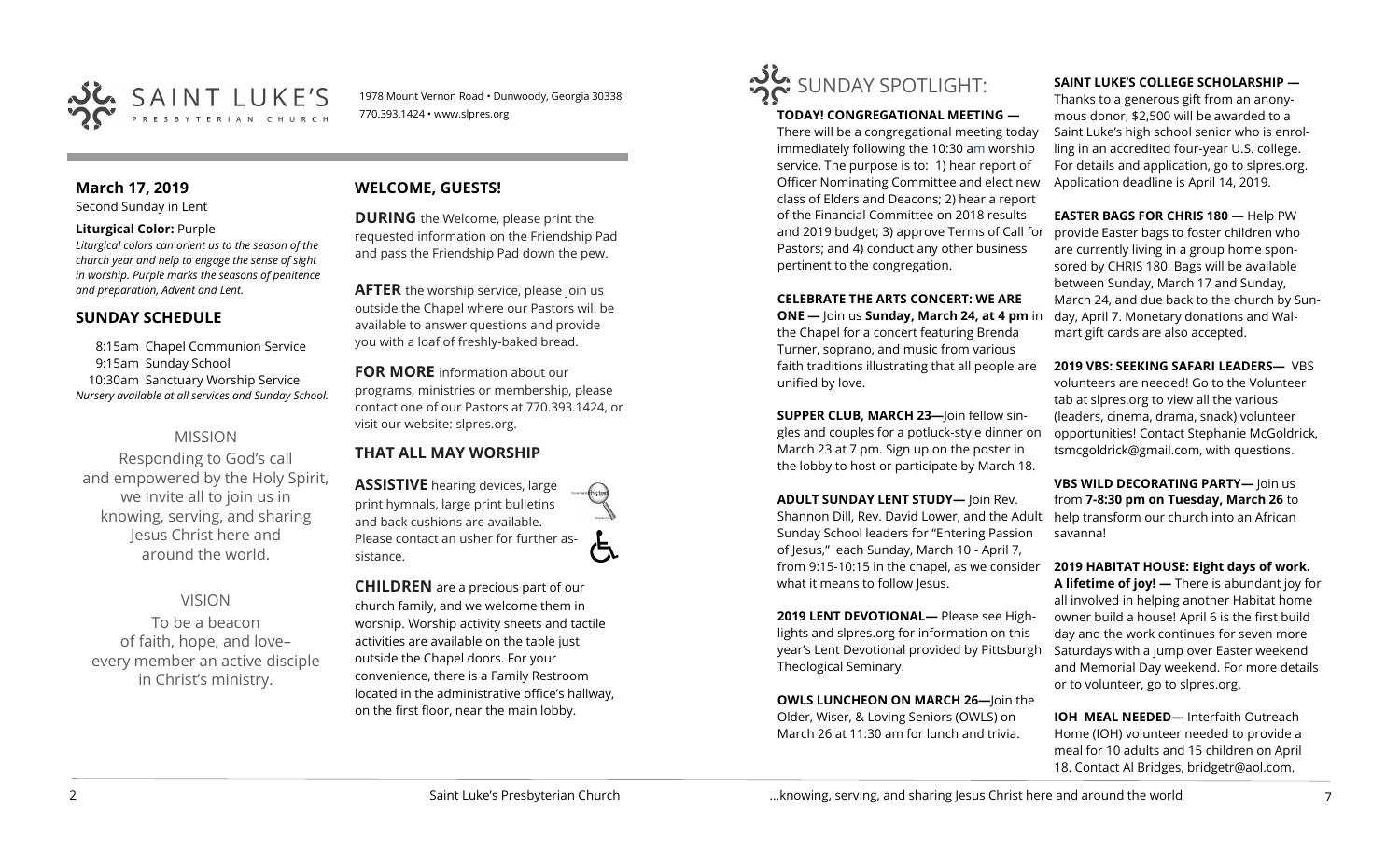# **In Preparation for Worship**

"Fair is whatever God wants to do."

| <b>Prelude</b>                                                                                                                                                                                                                                                                                                                                                                                                                                                                                                                                                                                                                                                                                                                                                                                                            |                                                                | Prelude Philip Bliss                |
|---------------------------------------------------------------------------------------------------------------------------------------------------------------------------------------------------------------------------------------------------------------------------------------------------------------------------------------------------------------------------------------------------------------------------------------------------------------------------------------------------------------------------------------------------------------------------------------------------------------------------------------------------------------------------------------------------------------------------------------------------------------------------------------------------------------------------|----------------------------------------------------------------|-------------------------------------|
|                                                                                                                                                                                                                                                                                                                                                                                                                                                                                                                                                                                                                                                                                                                                                                                                                           | <b>Welcome and Announcements</b>                               |                                     |
| Call to Worship*                                                                                                                                                                                                                                                                                                                                                                                                                                                                                                                                                                                                                                                                                                                                                                                                          |                                                                | Hymn #535 Bless the Lord, O My Soul |
|                                                                                                                                                                                                                                                                                                                                                                                                                                                                                                                                                                                                                                                                                                                                                                                                                           | Opening Hymn #402*                                             | How Lovely, Lord                    |
| Call to Confession*                                                                                                                                                                                                                                                                                                                                                                                                                                                                                                                                                                                                                                                                                                                                                                                                       |                                                                |                                     |
| Leader: The Lord be with you.<br>People: And also with you.<br>Leader: Let us pray.                                                                                                                                                                                                                                                                                                                                                                                                                                                                                                                                                                                                                                                                                                                                       |                                                                |                                     |
|                                                                                                                                                                                                                                                                                                                                                                                                                                                                                                                                                                                                                                                                                                                                                                                                                           | <b>Prayer of Confession*</b> from Psalm 103                    |                                     |
| Leader: Bless the Lord, O my soul, and all that is within us. We are your creation, O<br>Lord. Help us to live as reflections of You.<br>People: We often forget to say "thank you" for the gifts You have given<br>to us. Hear now our prayers of gratitude (silence)<br>We often forget that others in the world are Your creation, too. Hear now<br>our prayers for Your love to be shown through us to others (silence)<br>We often forget to stand up for what is right and just for those who are<br>poor, marginalized, and oppressed. Hear now our prayers for places<br>where justice is lost, and hope is subdued(silence)<br>Bless the Lord, O my soul and all that is within us. May we know Your<br>steadfast love and may Your grace give us courage to live as those You<br>created us to become (silence) |                                                                |                                     |
|                                                                                                                                                                                                                                                                                                                                                                                                                                                                                                                                                                                                                                                                                                                                                                                                                           | Leader: Lord, in your mercy.<br>People: Hear our prayer. Amen. |                                     |

# **Assurance of Forgiveness\***

**Song of Praise #544\*** Bless the Lord, My Soul

 $\frac{1}{2}$ 

*— Leif Enger*